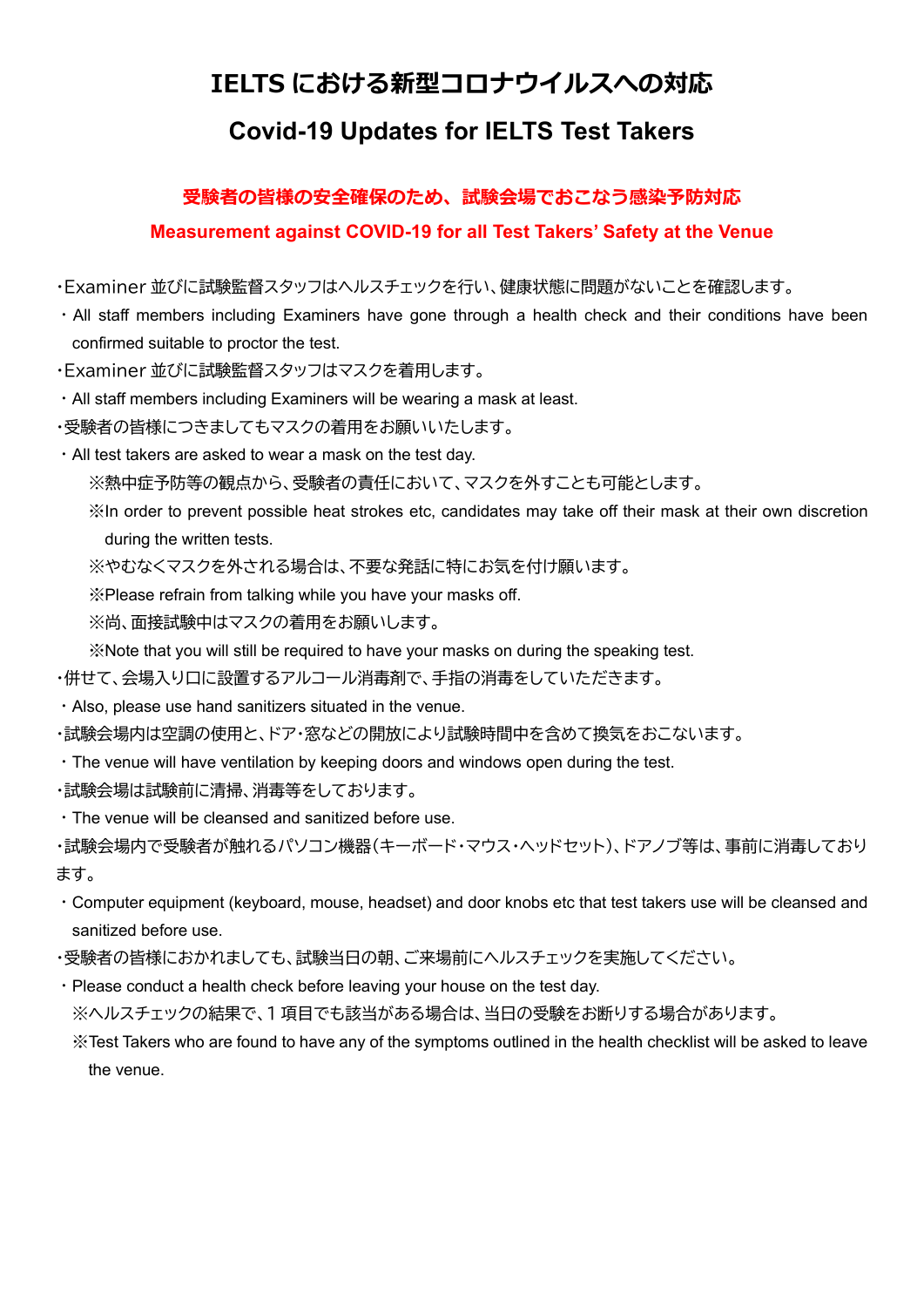### **<ヘルスチェック項目>**

### <**Health Check List**>

試験日当日の朝に、ご自身で以下の項目に該当していないか、ヘルスチェックをお願い致します。

Please go through the health check by yourself on the day to confirm the terms and conditions outlined in the health checklist.

□現在、新型コロナウィルスの陽性者である

 $\Box$ I am currently infected with COVID-19

- □試験日前日から7日以内に濃厚接触者になった疑いがある、または保健所や医療機関等の公的機関から自宅待 機・外出制限の対象と指定されている (その後、PCR 検査で陰性が確認できている場合を除く)
- $\Box$ I am suspected to have been in contact with an infected persons within 7 days from the day before the test date. Or I have been instructed to self-isolate from the public authorities (unless confirmed negative with PCR test)
- □直近で所属学校・企業・団体等で新型コロナウィルスの感染者が出て、自身が濃厚接触者かどうかまだ判明してい ない
- $\Box$ COVID infection was found in my school/workplace, but I don't know if I will be considered a close-contact or not.

□海外渡航歴があり、現在、宿泊施設や自宅での待機を指示されている

 $\Box$ I am currently self-isolating after travelling abroad

□いつもの体温に比べて発熱がある

 $\Box$ I have a high temperature

```
□咳がある・息苦しい(喘息やアレルギー等の持病や新型コロナウィルス感染症の後遺症の症状の場合を除く)
```
 $\Box$ I have continuous cough and/or experiencing shortness of breath (excluding asthma, allergy reactions, or post COVID conditions)

□下痢をしている(持病や食あたり、新型コロナウイルス感染症の後遺症の症状の場合を除く)

 $\Box$ I have loose bowels (excluding symptoms from food poisoning, chronic conditions, or post COVID conditions)

□のどの痛みや、強いだるさがある(新型コロナウイルス感染症の後遺症の症状の場合を除く)

 $\Box$ I have sore throat and/or extreme fatigue (excluding post COVID conditions)

□味がしない・においがしない(新型コロナウイルス感染症の後遺症の症状の場合を除く)

 $\Box$ I am experiencing loss of taste and/or smell (excluding post COVID conditions)

□風邪の症状が続いていたり、その他、体調が悪い

 $\Box$ I have persisting cold like symptoms or I am not feeling well (in poor health)

□同居する人が以上の項目にあてはまる

 $\square$ People I live with fall under any of the above category

※ 厚生労働省や文部科学省の発表を参考にしています。

- ※ We follow the announcement of Ministry of Health, Labor and Welfare, and Ministry of Education, Culture, Sports, Science and Technology.
- ※ 激しい咳などの症状により、他の受験者への影響が懸念される場合は、各試験会場の実施委員の判断により、 個別に「試験の中断」あるいは「退出」指示をさせていただく場合があります。
- ※ Test takers who show symptoms which may be considered harmful or interfere other test takers i.e. sever cough etc may be personally instructed to stop the test or to be removed from the test room.